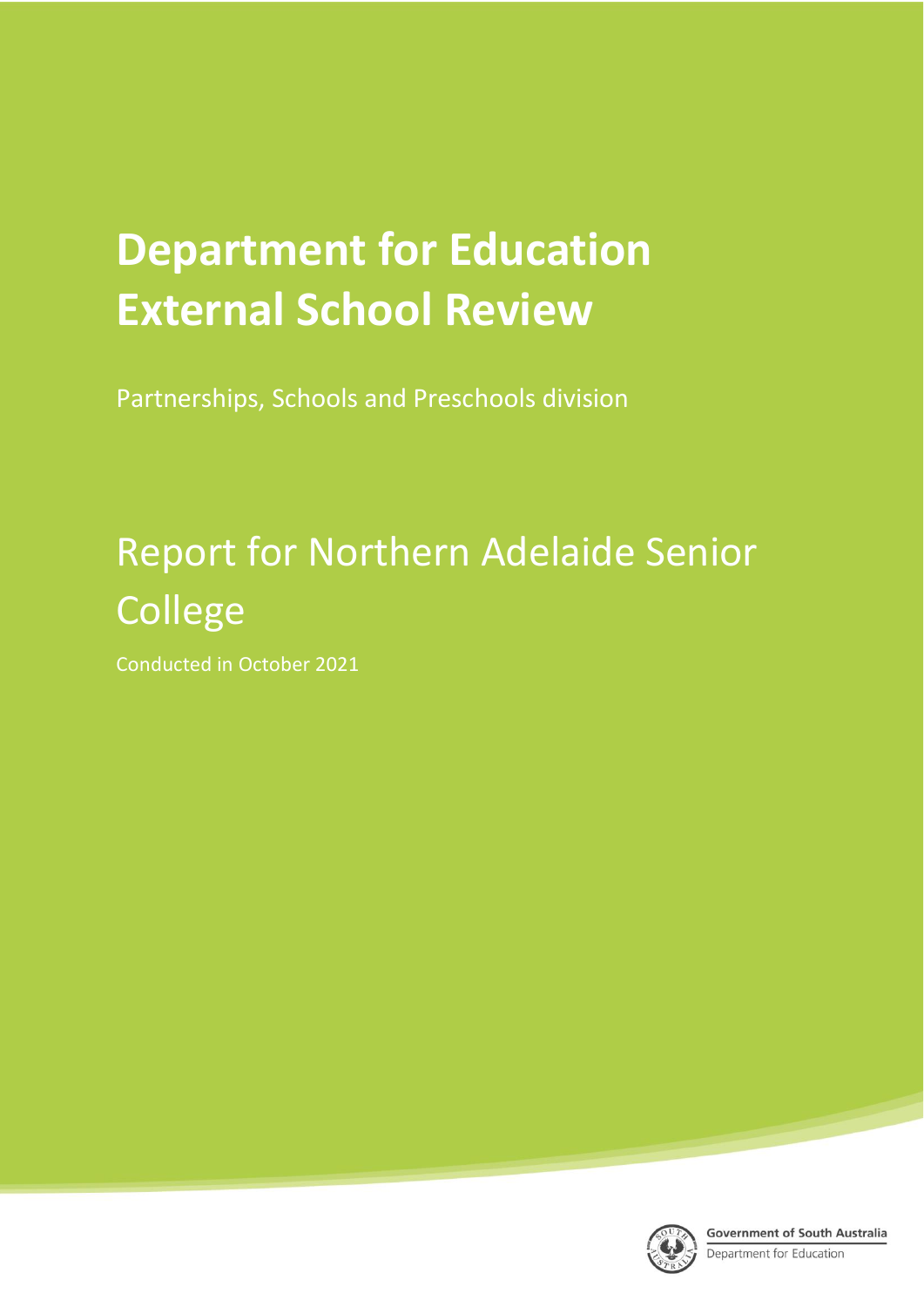## Review details

Our education system aspires to become the best in Australia by seeking growth for every student, in every class and in every school.

The purpose of the External School Review (ESR) is to support schools to raise achievement, sustain high performance and to provide quality assurance to build and sustain public confidence in government schools.

The External School Review framework is referenced throughout all stages of the ESR process.

This report outlines aspects of the school's performance verified through the review process according to the framework. It does not document every aspect of the school's processes, programs, and outcomes.

We acknowledge the support and cooperation provided by the staff and school community. While not all review processes, artefacts and comments are documented here, they have all been considered and contribute to the development and directions of this report.

This review was conducted by Christine Bell, Review Officer of the department's Review, Improvement and Accountability directorate and Sharon Goldman, Review Principal.

## Review Process

The following processes were used to gather evidence relevant to the lines of inquiry:

- Presentation from the Principal
- Class visits
- Attendance at staff meeting
- Document analysis
- Discussions with:
	- Governing Council student representatives
	- **Leaders**
	- School Services Officers (SSOs)
	- Student case Managers
	- Student representatives
	- **Teachers**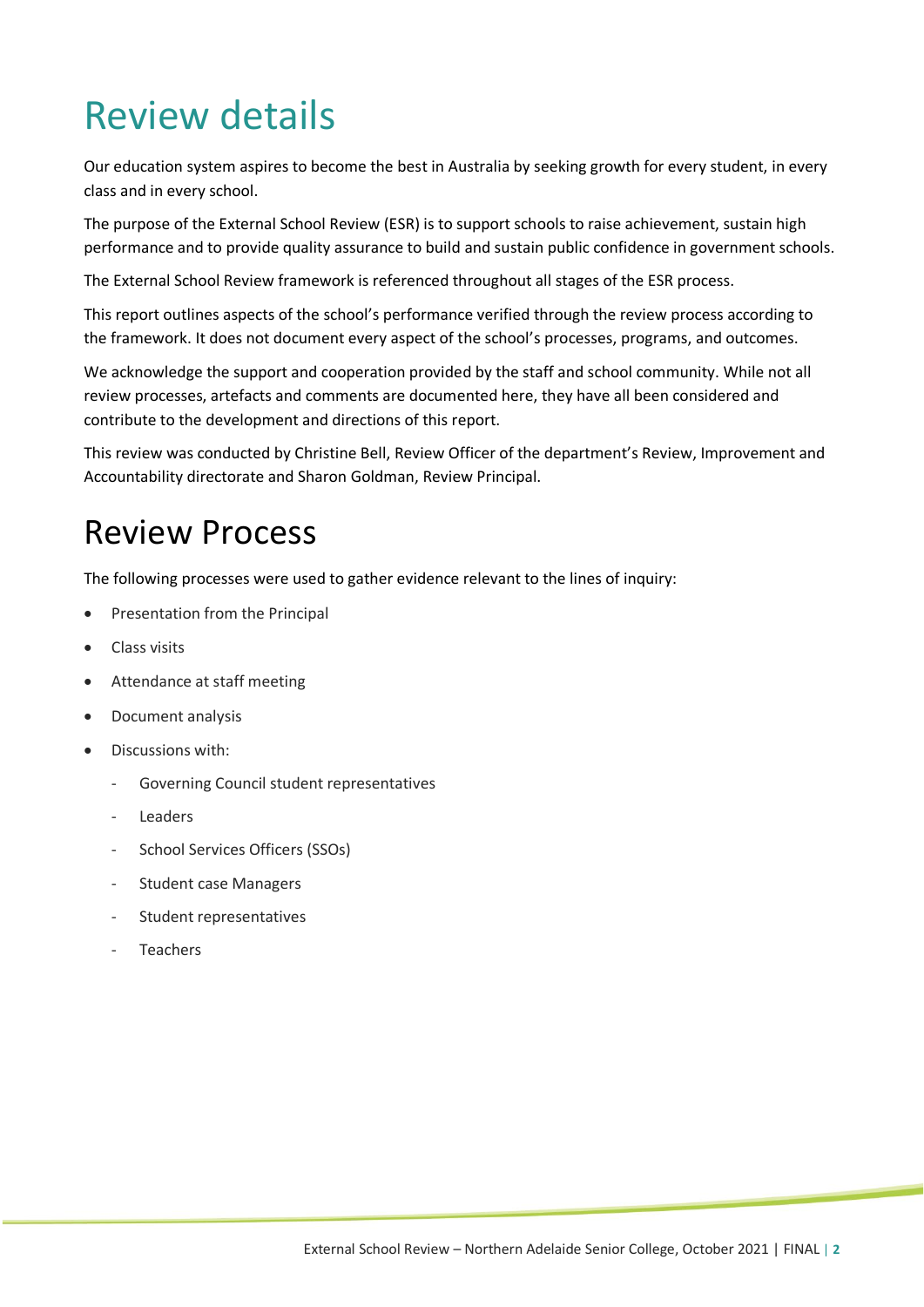## School context

Northern Adelaide Senior College caters for adult re-entry students (ie, aged over 16) as well students aged over 15 years from local high school who have enrolled as Flexible Learning Option (FLO) students. The school is situated 32kms from the Adelaide CBD. The enrolment in 2021, as at the February census, is 320 mainstream and 146 FLO students. At the time of the previous review enrolment was 506 mainstream and 44 FLO students. The local partnership is Peachey.

The school has a 2020 ICSEA score of 924 and is classified as Category 1 on the Department for Education Index of Educational Disadvantage.

The school population includes 19% Aboriginal students, 11% students with disabilities, 21% students with English as an additional language or dialect (EALD) background, less than 6 students in care and 82% of students eligible for School Card assistance. Thirty-seven percent of students are FLO enrolled and of these 36% are shared with other schools.

The school leadership team consists of a Principal in their 4<sup>th</sup> year of tenure, and 3 Assistant Principals:

- SACE/VET/Teaching & Learning,
- Student Services & Wellbeing,
- Timetable & Data for Improvement.

There are 37 teachers including 11 Step 9 teachers.

#### The previous ESR or OTE directions were:

- **Direction 1** Further individualise student learning and raise literacy levels through targeted teaching that is informed by analysis of achievement data, and by building teachers' capacity to use this data strategically.
- **Direction 2** Strengthen student's independence and deepen ownership and confidence within learning through the provision of intentions, feedback and criteria that allow students to better understand their learning and monitor progress.
- **Direction 3** Increase the impact of performance and development systems on building teacher and leader capacity, through a coherently led, planned, and conducted PD model that makes responsibilities to achieve agreed outcomes clear.
- **Direction 4** Broaden a culture of unity through a collective review of processes used to establish decisions and expectations and ensure consistent articulation and implementation of these across the college.

#### **What impact has the implementation of previous directions had on school improvement?**

**Direction 1:** There is a consistent focus on data analysis to inform practice and a priority to provide area of study leaders with skills to support their teams. The Assistant Principal has a key role in upskilling all leaders. The school has trialled different ways to gather and use data sets using an online skills review tool to replace Progressive Achievement Testing (PAT) There has been some inconsistency in literacy leadership, but the school is now on track with an updated literacy plan. The literacy leader has been appointed for a further 5 years to provide continuity of leadership.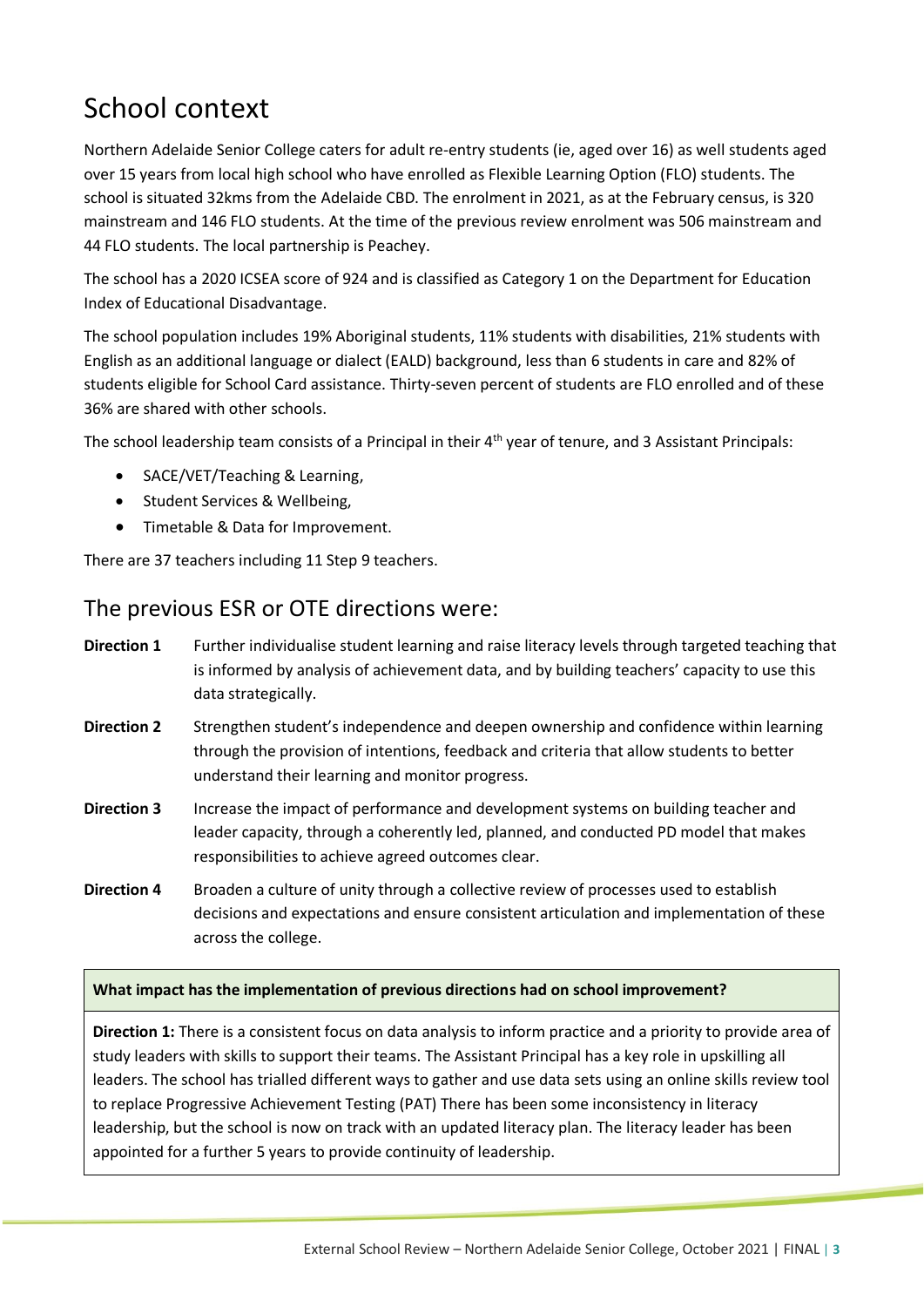**Direction 2:** Formative assessment and the explicit use of learning intentions was a key focus area for professional development (PD) sessions. There has been a limited understanding of the use of formative assessment or providing teaching activities that were 'teaching to the task.' Recently, the school has trialled blending the formative and summative work, so teachers are continually gathering evidence of achievement to 'catch them when they are here' to improve students' learning.

**Direction 3:** The school regularly reviews the professional development process and staff plans have a focus on the Australian professional standards for teachers (APST) and the use of data. Teachers identify where they need support to meet standards, and this information drives ongoing PD. The APST is visible on internal teacher PD certificates. To support new leaders a professional development plan (PDP) hierarchy chart has been developed. The school has a strong focus on performance management to address under performance using the APST as a basis for discussions and has worked closely with the department through this process.

**Direction 4:** In 2018 a divide between the community learning centre (CLC), which mainly caters for FLO students and mainstream Northern Adelaide Senior College (NASC), was identified. The school addressed this with a clear focus on a whole-school approach and all leadership roles include managing the CLC, within their area of responsibility. Clerical processes have been standardised across the college so that all systems are managed consistently.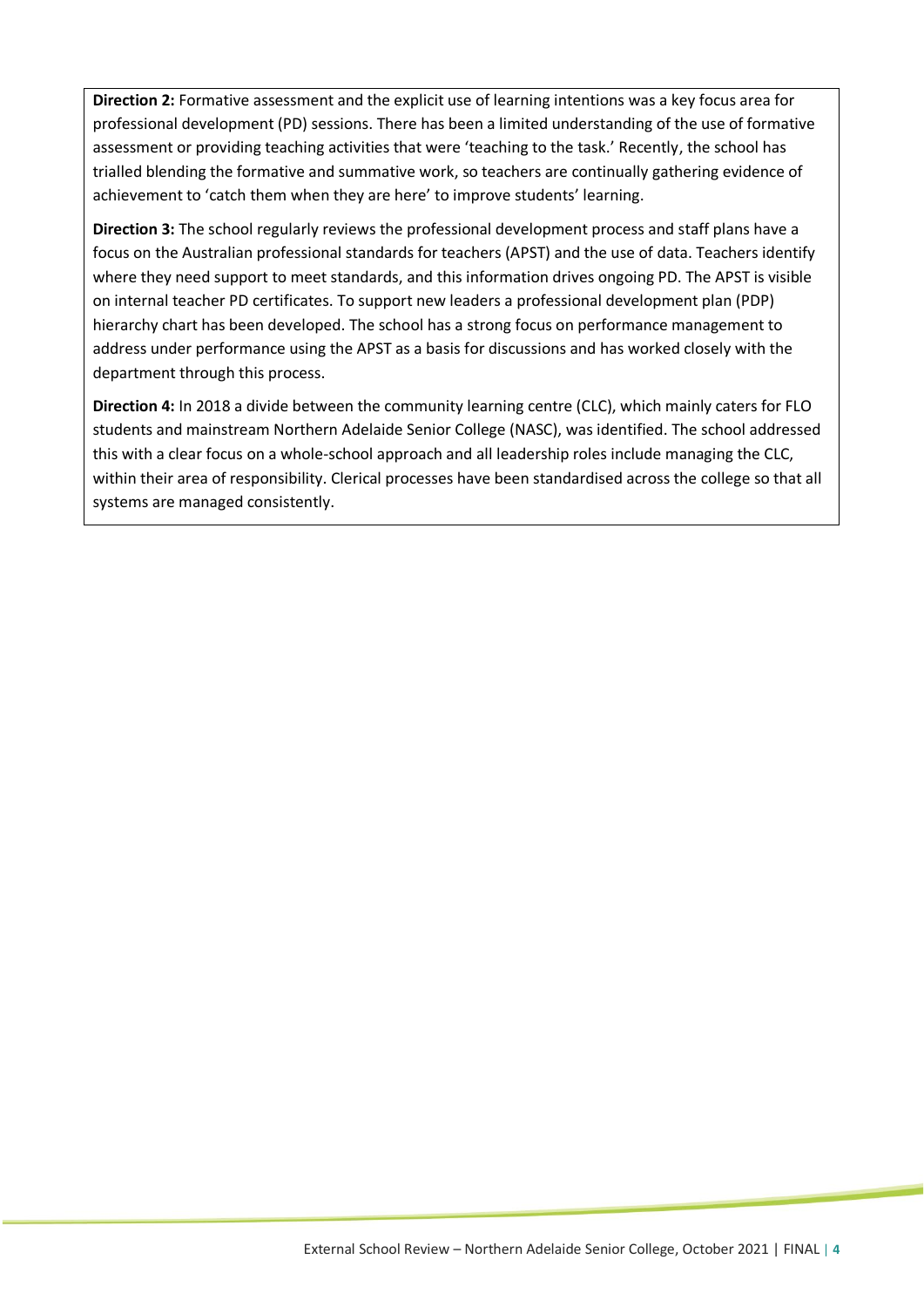## Lines of inquiry

#### Effective school improvement planning

How effectively does the school monitor and enhance its improvement strategies and actions based on their impact on students' learning?

The college has developed a collaborative statement of practice which describes expected quality teacher practice that has a deliberate connection to the school improvement plan (SIP). There is an opportunity to build on this work by collaboratively developing the 2022-2024 SIP, to enable clear involvement and ownership by all teachers, support staff and school leaders. Solid relationships exist between the school and the local education team (LET) and this will support the effective, collective development and implementation of the SIP, using best-practice strategies for achieving growth for all students. This will involve a cyclical approach to effective school improvement planning that highlights continuous monitoring, evaluation, reviewing and planning, and is actioned by all teachers, support staff and leaders.

Student free day opportunities are utilised for professional learning and focus on previous external review directives and SIP goals. It would benefit the college to embed this practice by providing planned learning sessions to collaboratively meet as a whole staff on a regular basis (twice per term as per SIP handbook requirements) to monitor the implementation of planned actions for improvement. This will have a direct impact on student learning, against the specified success criteria of the SIP, and will ensure all staff engage in the process by refining planned actions for improvement based on the outcomes of the monitoring.

There is a challenge for the college to sustain continual improvement outcomes for all students by formalising the collection of multiple data sets to track learning growth. Opportunities exist to ensure there is quality extensive data collected and analysed to determine the impact teachers are having in the classroom. Using the improvement planning cycle that is data and evidence informed, will guarantee the consistent and regular reviewing of teachers' challenge of practice, supporting teachers to understand how changes to their practice will improve student outcomes. Providing accountable professional development processes, that have a clear line of sight to the External School Review (ESR) directions, the SIP, professional learning, and classroom practice, will provide a framework for high impact teaching and learning.

#### **Direction 1 Strengthen and document self-review processes by analysing quality data as a wholeschool, to regularly evaluate the connections between and impact of the school improvement plan.**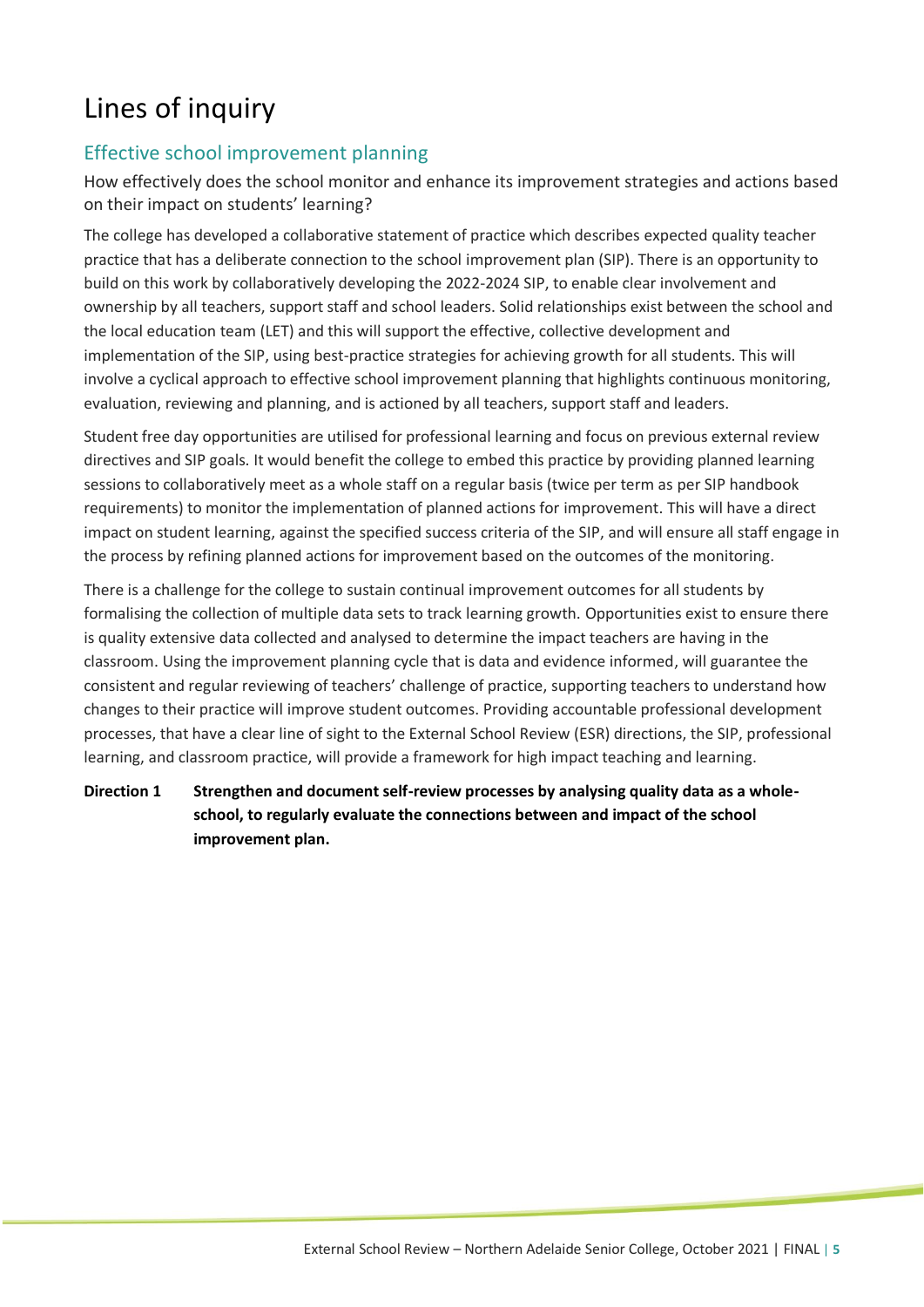#### Effective teaching and student learning

How effectively are teachers analysing assessment and feedback data to inform differentiated curriculum planning and instruction?

All students expressed gratitude for the inclusiveness, value and care all staff demonstrate to support the potential and right for each student to learn. The college has invested in students' educational health by assigning individual case managers to every student who are responsible for developing strategies that support inclusion and improved learning outcomes.

Discussion with some teachers indicated there is some inconsistencies in their ability to access quality data to provide intentional teaching for their students. There is an opportunity for the college to collectively develop statements of expectations about what data is collected for what purpose, consistency in how this data is used, and to inform, refine and modify teacher planning and practice. Including sharing students' own data within the statement of expectation will allow the students to become powerful partners in their learning.

Some students spoken to by the panel could articulate what constitutes an A-E grade, however they were also clear about feedback from some teachers not always informing them as to their next steps for improvement. Most students spoken to said, 'assessment tasks were not always designed to allow students to demonstrate their skills and knowledge' (differentiation). Some students said they 'had opportunities to supply feedback to their teachers', but this was not consistent or regular.

All teachers and leaders spoken to by the panel indicated a readiness for further developing their craft of teaching and to stretch and inspire their students. This will occur as teachers consistently use assessment for learning strategies to prompt feedback from students that is used to inform and respond to the effectiveness of their pedagogical practices. Building staff capacity to differentiate the learning to meet students' needs, prior knowledge, skills, and interest, will build increased engagement and connectedness.

Allocating quality professional learning time for teachers to work in teams and reflect with peers on their practice to build teacher understanding of how high impact pedagogies will inform differentiated teaching is critical in engaging all students in challenging and meaningful learning.

**Direction 2 Deepen and embed the use of quality data for intentional, differentiated teaching, assessment, and feedback processes, to further develop student agency.**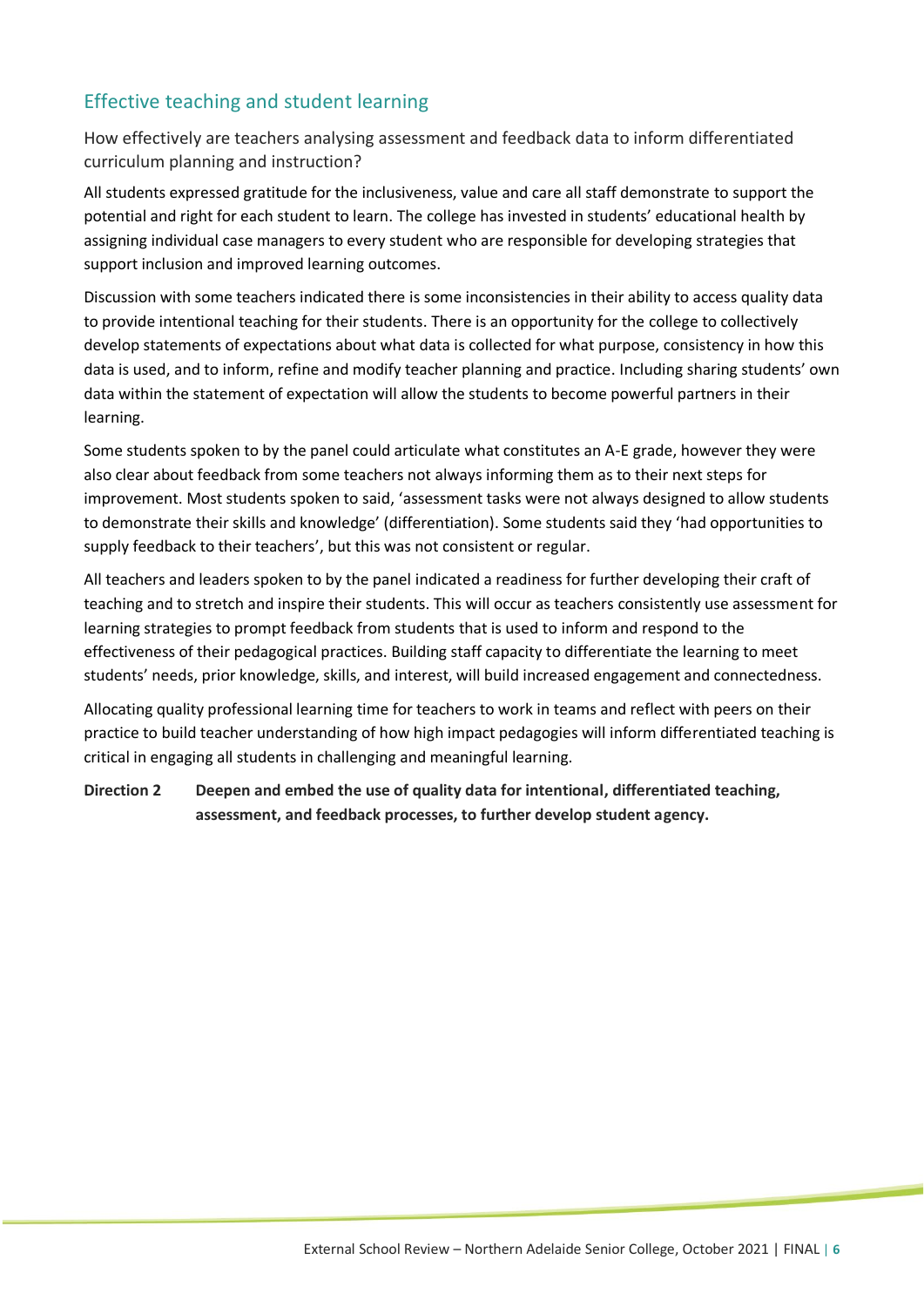## Outcomes of the External School Review 2021

Northern Adelaide Senior College provides a valuable educational environment for the Northern Adelaide local community. They are proactive with their approach to enhancing students' educational outcomes and schooling experiences. The college is to be commended for their ability to promote respectful, productive relationships between all staff and students and this was evidenced through student conversations with the external review panel.

The Principal will work with the Education Director to implement the following directions:

- **Direction 1 Strengthen and document self-review processes by analysing quality data as a wholeschool, to regularly evaluate the connections between and impact of the school improvement plan.**
- **Direction 2 Deepen and embed the use of quality data for intentional, differentiated teaching, assessment, and feedback processes, to further develop student agency.**

Based on the school's current performance, Northern Adelaide Senior College will be externally reviewed again in 2024.

Kollman

--------------------------------------------- ------------------------------------------------- Kerry Dollman **Anne Millard Anne Millard** Director Executive Director Review, Improvement and Accountability Partnerships, Schools and Preschools

-------------------------------------------- ------------------------------------------------

Anne Sim Governing Council Chairperson

Principal Northern Adelaide Senior College